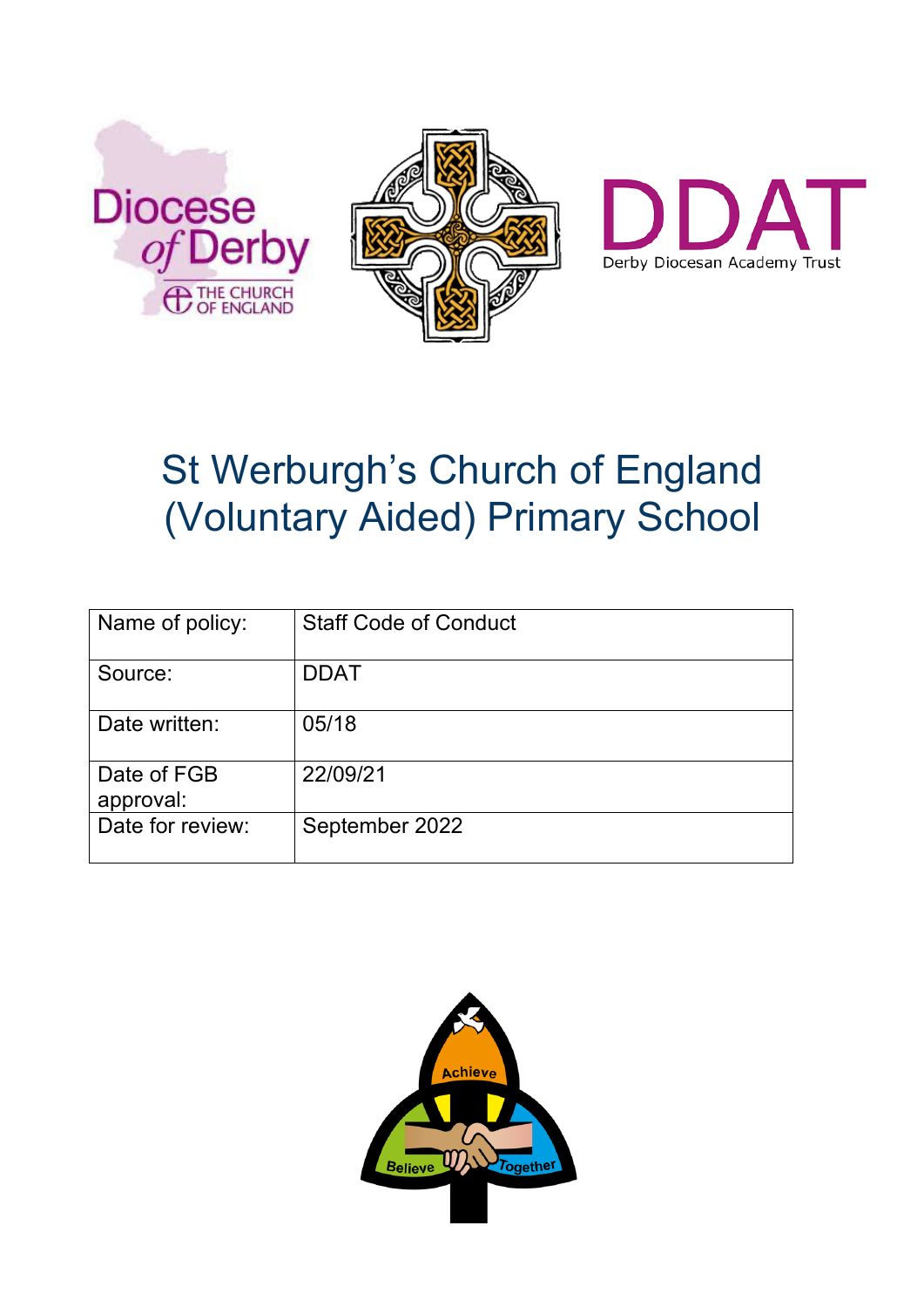## **1.0 Purpose**

 The people of Derbyshire are entitled to expect high standards of conduct from all employees of DDAT, including those who work in schools. This code of conduct has been drawn up by the Trust, it outlines the rules that apply to staff employed in schools and provides guidance to help keep to them. Individual schools may have additional rules and these will be brought to the attention of all employees. The code sets out the minimum standards that are expected of employees and provides a framework that will help to prevent misunderstandings or criticism.

#### **2.0 Roles and Responsibilities**

**Local Governing body:** The Local Governing Body has a general role in ensuring that appropriate standards of conduct are established and maintained. Members of the governing body may also be involved in dealing with specific declarations made by employees under the code.

**Head teacher:** The head teacher is responsible for ensuring that staff are made aware of the Code of Conduct as part of their induction programme. They will also consider declarations made by the employees under the code and will ensure appropriate action is taken to deal with any alleged breaches.

**Employees:** All staff employed at DDAT schools are required to keep to the standards of this code and carry out their duties honestly and fairly. Failure to do so is a serious matter and could result in disciplinary action including dismissal. Staff should therefore read the document carefully and if they have any queries contact their immediate line manager or head teacher.

## **3.0 Policy statement**

Derby Diocesan Academy Trust (DDAT) endorses the Seven Principles of Public Life proposed by the Committee on Standards in Public Life chaired by Lord Nolan. These are:

#### **Selflessness**

 People who work for the public should take decisions by thinking only of the public interest. They should not do so in order to gain any benefits for themselves, their family or their friends.

#### **Integrity**

People who work for the public should not put themselves under any financial or other obligation to any outside person or organisation that might influence them in carrying out their official duties.

#### **Objectivity**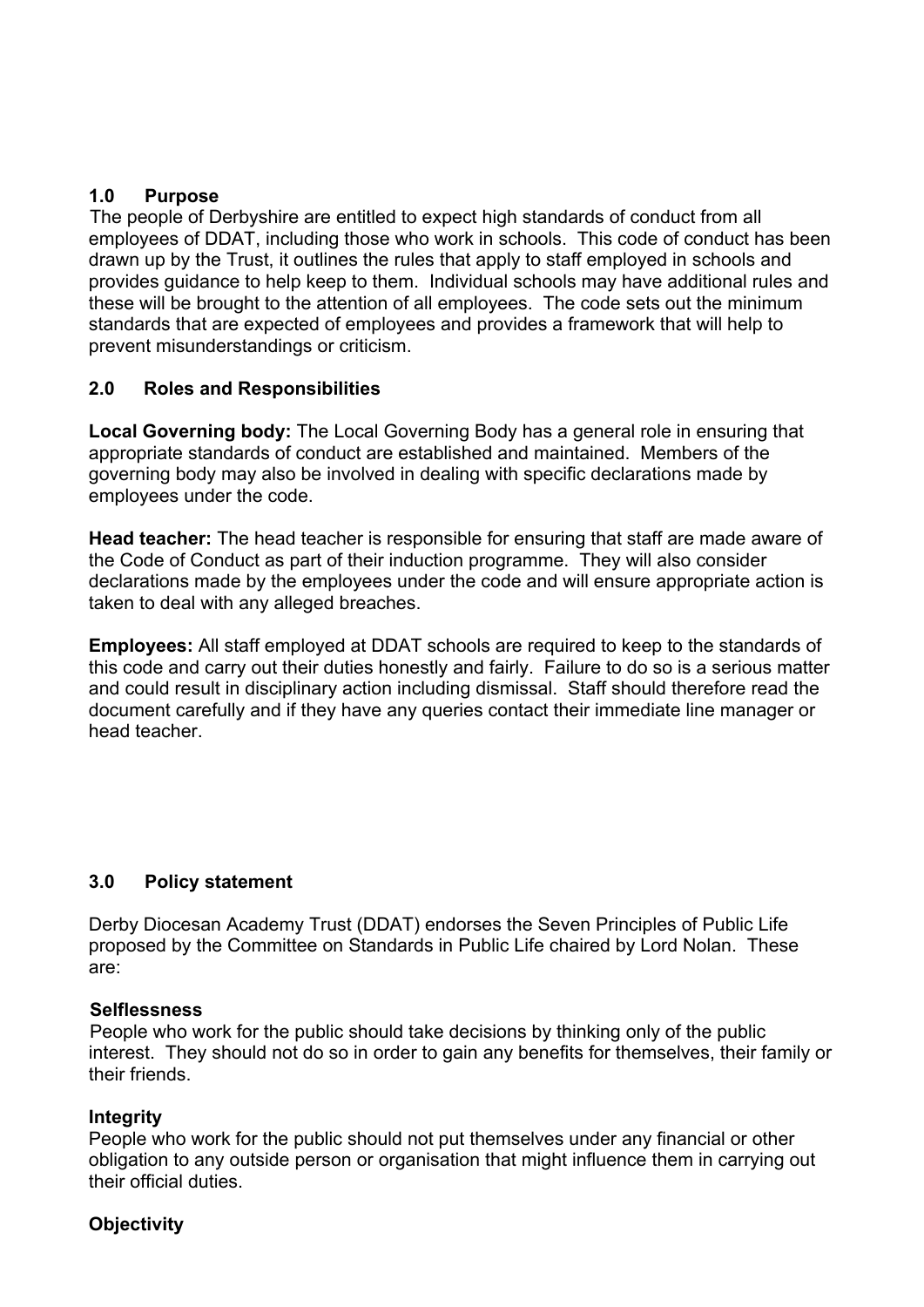In carrying out public duties, including making public appointments, awarding contracts, or recommending individuals for rewards or benefits, choices should only be made on merit.

#### **Accountability**

Those working for the public must answer for their decisions and actions to the public and be open to whatever questioning is appropriate to their job.

#### **Openness**

People who work for the public should be as open as possible about and give reasons for decisions and actions they take. They should restrict information only when the wider public interest clearly requires this.

#### **Honesty**

 Those working for the public have a duty to declare any private interests to do with their public duties. They must resolve any possible conflicts of interest in a way which protects the public interest.

#### **Leadership**

People who work for the public should promote and support these principles by leadership and example.

DDAT and the Local Governing Bodies of all Academies also expect employees to operate in accordance with the codes of conduct provided by their relevant professional body.

## **4.0 Standards**

All employees are expected to give the highest possible standard of service and to carry out their duties honestly, fairly and in line with the distinct Christian ethos of all DDAT schools.

All employees must report to their head teacher, or in the case of an allegation against the head teacher the chair of governors, anything illegal, improper or a breach of procedure. Employees will be not be penalised for doing this as long as they act in good faith. The head teacher or chair of governors must record, investigate and take appropriate action on such reports.

It is not enough for people working for the public to avoid doing wrong. All employees should avoid anything which could give the impression or appearance of doing wrong.

## **5.0 Safeguarding welfare of children and young people**

All staff are required to work within the 'Guidance for Safer Working for Adults who work with Children and Young People' provided by the DfE and any additional guidance provided by the school. This aims to safeguard children and young people and reduce the risk of staff and other adults in schools being falsely accused of improper or unprofessional conduct.

Staff receiving information about allegations of child abuse should report such information to the head teacher as DSP, as set out in the school's Child Protection Policy. If the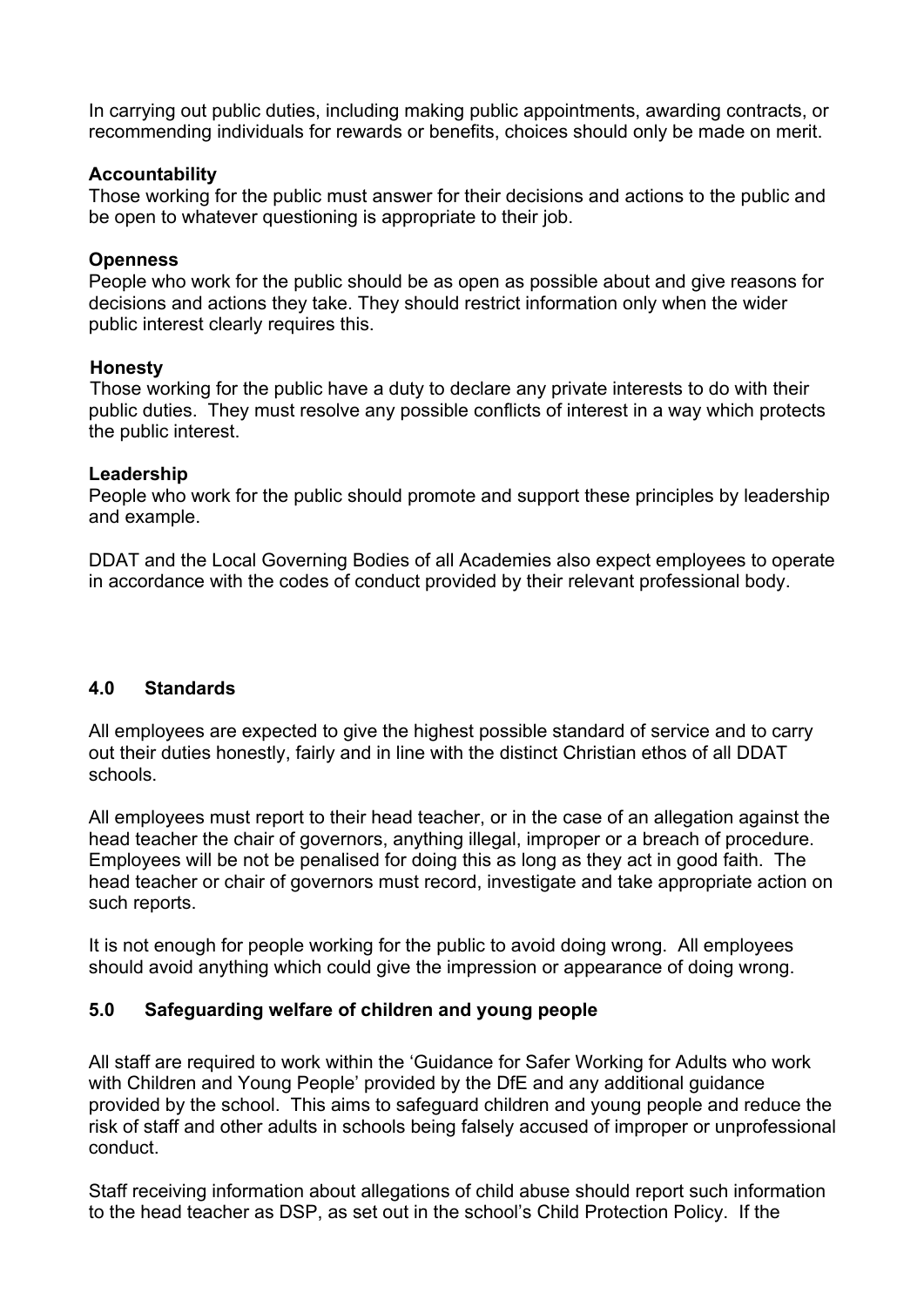allegations are against the head teacher, the information should be reported to the chair of governors in accordance with the school's Procedure for Dealing with Allegations of Abuse Made Against Staff, Volunteers and Agency Workers.

## **6.0 Disclosure of information**

The law requires that certain types of information must be open to councillors, governors, auditors, government departments, service users and the public. An employee should always check first with the head teacher if they are in any doubt as to whether the particular information should be released. The head teacher may seek advice from the Trust.

Employees must not use any information they get in the course of their employment for personal gain or benefit. They must not pass information on to others who might use it for their own gain.

Employees must only give confidential information or documents to those who have a legitimate right to them. They can only give information stored on computer systems in accordance with the requirements of the Data Protection Act 1998, as described in Annex A.

Employees other than the head teacher should not make statements directly to the press or other media without first obtaining the approval of the head teacher, except in the case of trade union representatives who are communicating with the media in that role. Head teachers should consult with their chair of governors before making statements to the press or other media on major policy issues.

## **7.0 Political neutrality**

 Employees serve their governing body as a whole and must treat all governors equally and make sure that their individual rights are respected.

Employees must not allow their own political opinions to interfere with their work.

Employees may not display political posters, including election material, in areas of school premises or other DDAT buildings which the public has access to. Trade union representatives may display trade union/association views on current issues on the appropriate authorised notice boards within the school.

Where political views are brought to the attention of pupils within the school or during extracurricular activities they should be in the form of a balanced presentation of opposing views.

## **8.0 Relationships**

**With governors:** Mutual respect between employees and governors is essential to good school governance. An employee who believes that a governor has acted improperly towards them may report the matter to their head teacher who will take appropriate action.

**With the local community and service users:** Employees are expected to be polite, efficient, fair and impartial when they provide services to all groups and individuals within the community they serve.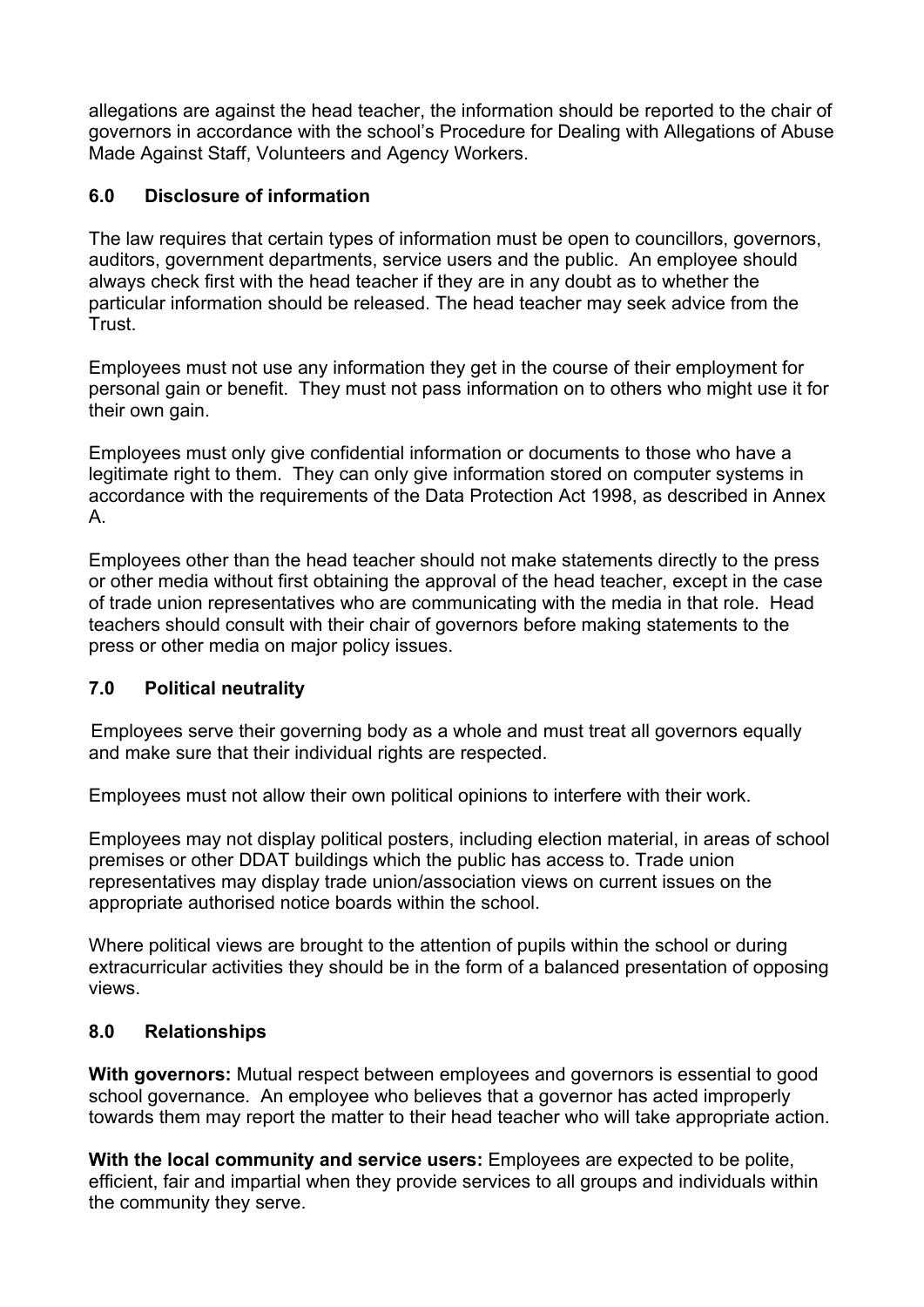**With contractors and suppliers:** All relationships of a business or personal nature outside work with external contractors or suppliers must be declared to the head teacher at the earliest opportunity. Orders and contracts must be awarded on merit and no special favour should be shown to anyone.

## **9.0 Recruitment and other employment matters**

 Employees involved in appointing people to posts should ensure that they follow the Trust's Safer Recruitment Policy.

In order to avoid any possible accusation of bias, employees must not be involved in any appointment where they are related to or have a close personal relationship outside work with the person applying. Staff shall disclose to the head teacher any relationship with any person who they know is an applicant for a post at the school.

Employees should not be involved in, or try to influence, decisions relating to discipline, promotion or pay for any employee who is a relative or with whom they have a close personal relationship outside work.

# **10.0 Commitments outside work**

Employees' off-duty hours are their private concern as long as they do not:

- **•** Put their private interests before their duty to the school or local Trust;
- Put themselves in a position where their duty and private interests conflict or could appear to conflict; or
- Do anything which could adversely affect their suitability to carry out their duties or the reputation of the school or Trust.

Teaching staff or support staff graded above Scale 6 (or its equivalent) may not carry out any other business or take up any additional employment without the permission of the governing body. Employees should complete the appropriate form and submit it to the head teacher. The governing body will not unreasonably prevent you carrying out other employment. However this employment must not, in the view of the governing body, conflict with its interests and specific conditions may be laid down. The following conditions apply to all commitments outside work:

- Employees must not carry out private work (whether paid or unpaid) relating to the school or Trust without permission from the head teacher;
- **Employees must not carry out any work related to a private interest (including taking** or making telephone calls) during normal working hours;
- An employee must not use the school's facilities or equipment or confidential information; and
- All approvals will be reviewed and may be withdrawn if thought necessary.

Some staff, particularly teachers, may wish to use their professional expertise to do other work, for example examination marking or private tuition. It is recognised that this can be of value to the school. The governing body will not normally prevent employees from undertaking additional employment if it is satisfied that it does not conflict with the interests of or weaken public confidence in the school or Trust.

The provisions of this section are not intended to apply to trade union officers engaged in legitimate trade union duties and activities.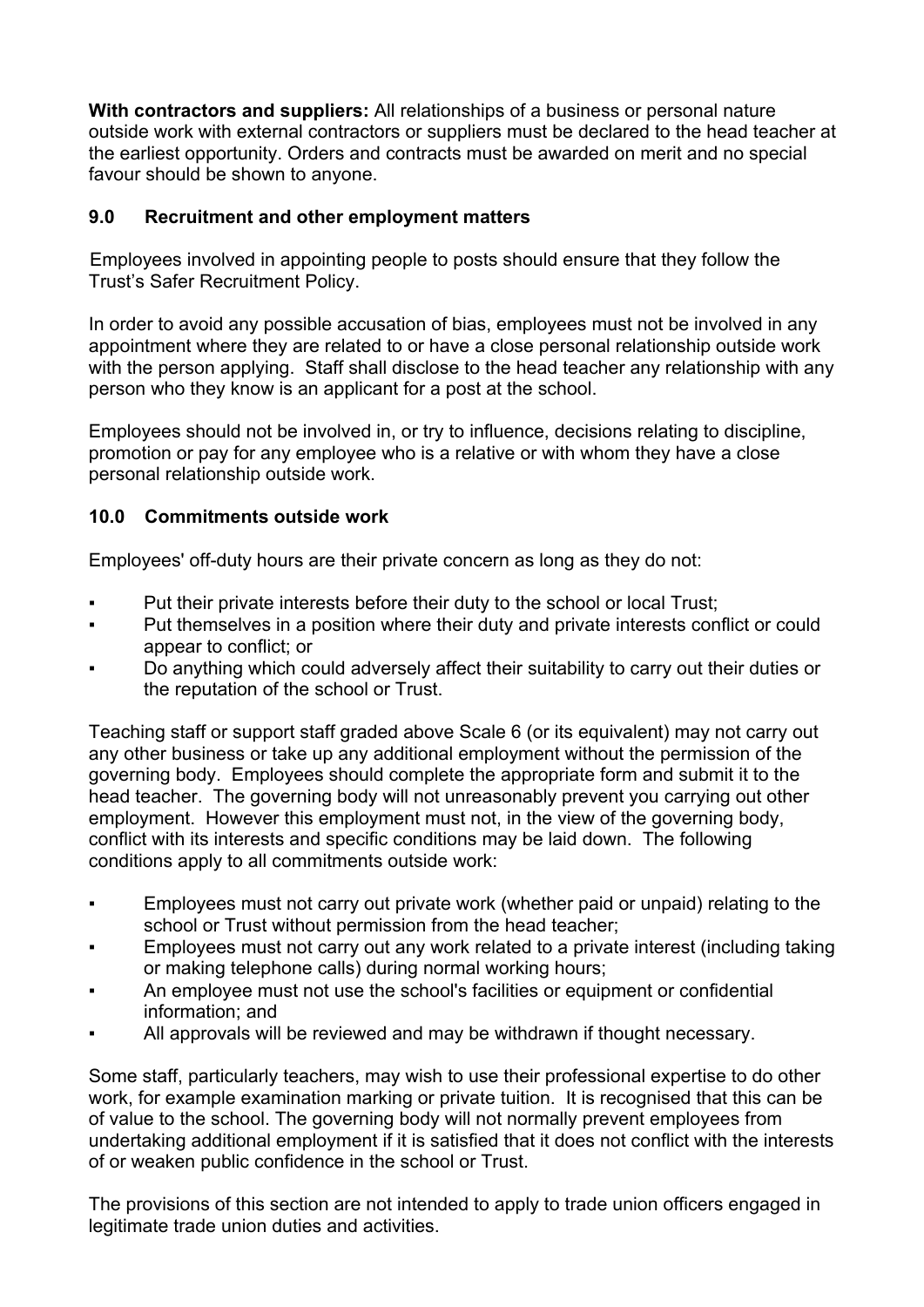## **11.0 Personal interests**

 Employees must declare to the head teacher on the appropriate form, any financial or non-financial interests that could conflict with the school's or local Trust's interests.

Section 117 of the Local Government Act 1972 requires employees to make a formal declaration about any contract with the school or local authority where they have a financial interest, as set out in Annex B. Employees should complete the appropriate form and send this to the head teacher. Failure to comply with this is a criminal offence.

Employees must not be involved in decisions about matters in which they have a personal interest.

Employees must declare membership of any organisation that is not open to the public, does not have formal membership and has secrecy about rules, membership or conduct. A definition of such an organisation is provided in Annex C. Employees should complete the appropriate form and send it to the head teacher or, in the case of the head teacher to the chair of governors.

## **12.0 Equality**

All members of the local community and employees have a right to be treated fairly and equally. Employees must follow the governing body's policies on equal opportunities.

#### **13.0 Tendering procedures**

Employees involved in the tendering process or dealing with contractors should make sure that they know the separate roles of client and contractor. A summary of key legal conditions is provided in annex D.

Employees must deal fairly and impartially with all customers, suppliers and other contractors and sub-contactors.

Employees who access to confidential information on tenders or costs relating to contractors must not give that information to any unauthorised person or organisation.

#### **13.0 Corruption**

It is a serious criminal offence under the Prevention of Corruption Acts for employees to corruptly receive or give any gift, loan, fee, reward or advantage or to show favour or disfavour to any person. If an allegation is made it is for the employee to prove that any rewards have not been corruptly gained or given. A summary of the legal provisions appears in Annex E.

#### **14.0 Use of financial resources**

Employees involved in financial activities and transactions must follow the school's financial regulations and guidance and Academies Financial Handbook.

They must use public funds in a responsible and legal way, try to make sure that the school provides value for money to the local community and avoid legal challenges to the school or Trust.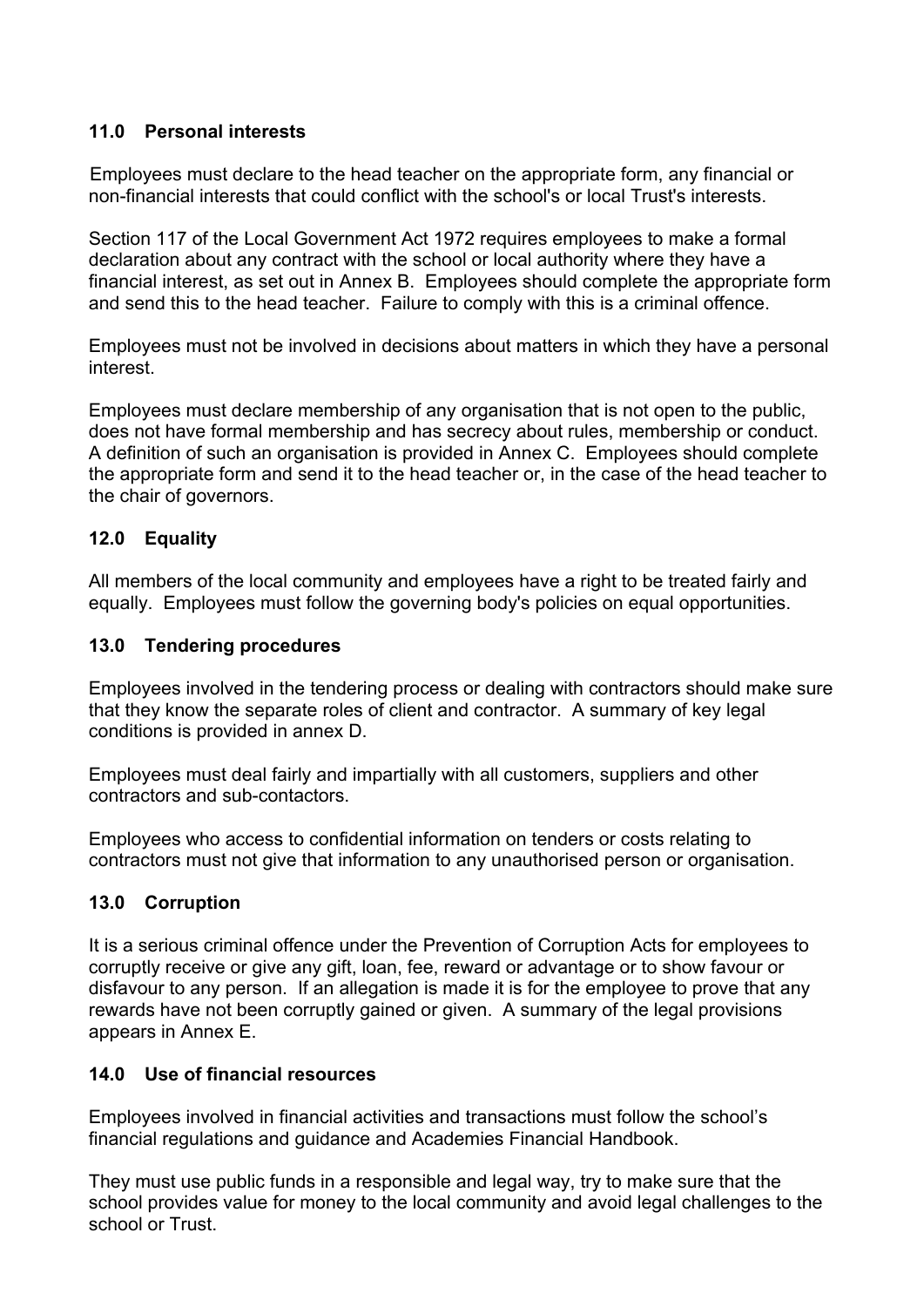## **15.0 Gifts and other benefits**

 The offer of gifts or benefits in kind to employees (or their partners or family members) arising from their official duties could cause conflict between their private and public interests.

Unless the exceptions below apply, employees should refuse any personal gift offered to them, their partner or family member by any person or organisation who has dealings with the school or Trust. Employees must declare any offer on the appropriate form and say what action they have taken. This should be given to the head teacher or the chair of governors if the offer is to the head teacher. The exceptions are:

- Gifts made at the end of a courtesy visit to an organisation that are of a promotional nature and of a kind normally given by the organisation;
- Gifts of token value such as diaries, calendars and pens; or
- Gifts of token value given by pupils or parents at Christmas or at the end of term.

As offering gifts is a common practice in the business world particularly at Christmas time, they should be refused politely. If, for example, a gift is simply delivered to an employee's place of work, there may be a problem returning it, in which case, it should be immediately reported to the head teacher or chair of governors who will decide on the appropriate action.

Employees who have a caring role or who provide a direct personal service may come across special problems. For example, parents may wish to say thank you by offering gifts or money. This needs to be handled tactfully. Employees should refuse gifts politely and explain why they cannot accept them. Where it has not been possible to return a gift, this must be reported immediately to the head teacher who will give more guidance.

## **16.0 Hospitality**

A modest amount of entertainment is a normal part of public life but it is important not to risk undermining public confidence or allow it to appear that it may improperly influence the way employees carry out their duties.

Employees must be particularly careful if they are offered hospitality by someone who wants to do business with or obtain a decision from the school or Trust. It is important to avoid any suggestion of improper influence. Employees should accept an offer of hospitality only if they genuinely need to go to an event to receive or give information, represent the school in the community or make prior visits to check arrangements, particularly in relation to health and safety (for commercially organised visits, journeys or activities involving pupils). They should only accept offers to attend purely social or sporting occasions if these are part of the life of the community or the school should be seen to be represented.

If hospitality has to be declined, this should be done politely with an explanation of the rules on hospitality.

Employees should use the appropriate form to notify all offers of hospitality to the head teacher or to the chair of governors if the offer is made to the head teacher. This is not required if the hospitality is of token value, for example a single drink.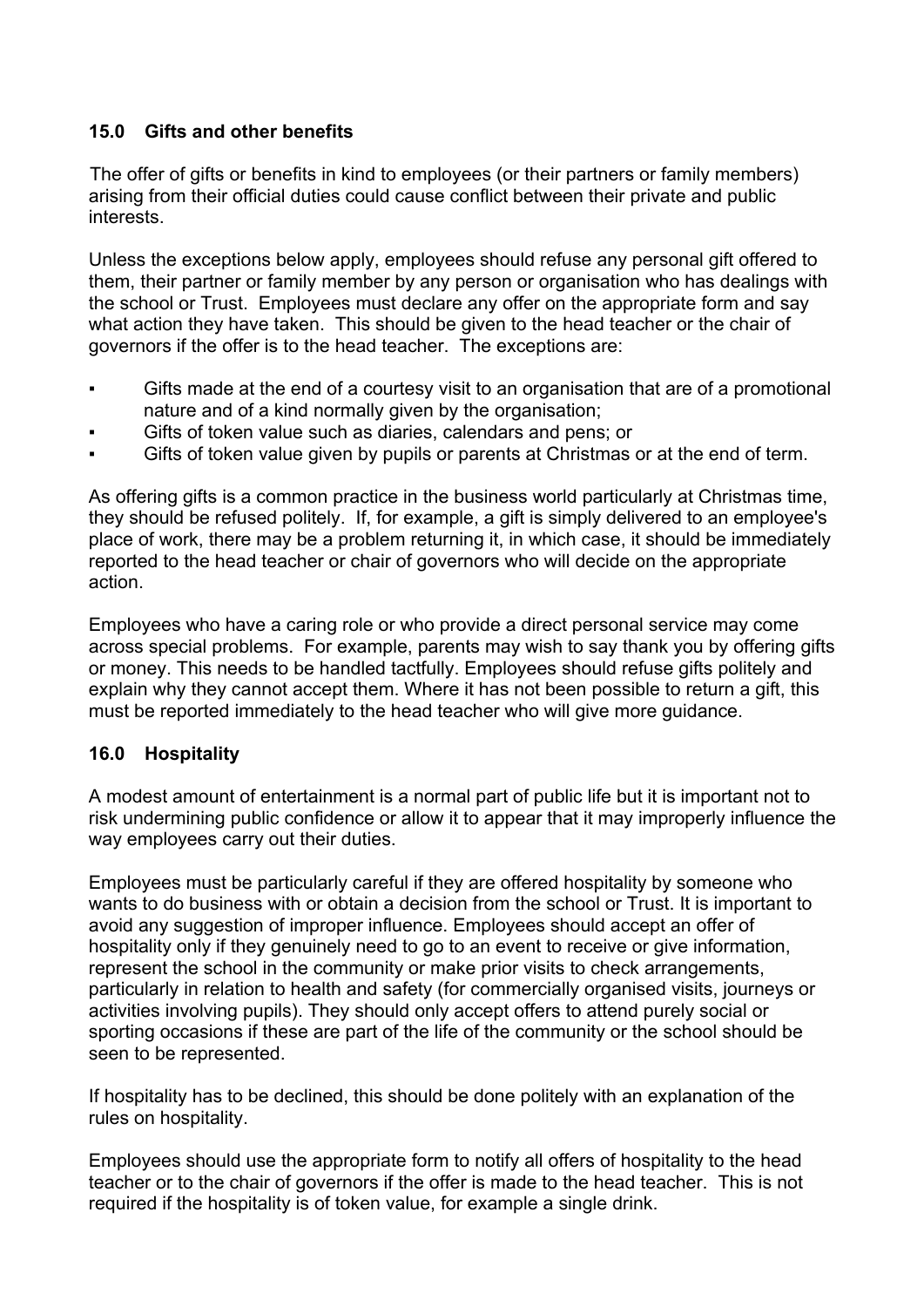#### **17.0 Sponsorship**

The above rules relating to gifts and hospitality also apply where an outside organisation wishes to sponsor or is approached to sponsor a school activity. This may be by invitation, tender, negotiation or voluntarily. Employees should be particularly careful when dealing with current or potential contractors.

Any employee who, or whose partner or family member, would directly benefit from sponsorship of an activity by the school, must declare this on the appropriate form and send it to the head teacher or the chair of governors in the case of the head teacher.

Employees must give impartial advice and avoid any conflict of interest where the school gives support in the community through sponsorship, grant aid or financial or other means.

#### **18.0 Retention and access to declarations**

Declarations made on appropriate forms are subject to the retention periods and access categories set out below:

| <b>Declaration</b>      | <b>Retention</b>       | <b>Access</b>        |
|-------------------------|------------------------|----------------------|
| Relationship with       | Kept for 3 years after | <b>Public access</b> |
| external contractor or  | end of employment      |                      |
| supplier                |                        |                      |
| Relationship with       | Kept for 3 years       | Internal access      |
| candidate for           |                        |                      |
| employment              |                        |                      |
| Approval for outside    | Kept for 3 years after | Internal access      |
| interests               | end of employment      |                      |
| Declaration of personal | Kept for 3 years after | Internal access      |
| interests               | end of employment      |                      |
| Financial interest in   | Kept indefinitely      | <b>Public access</b> |
| contract                |                        |                      |
| Membership of secret    | Kept for 3 years after | Access controlled    |
| societies or            | end of employment      | by monitoring        |
| organisations           |                        | officer              |
| Offers of gifts         | Kept for 3 years       | Internal access      |
| Offers of hospitality   | Kept for 3 years       | Internal access      |

Public access is allowed in situations that can raise particular public concerns (since they relate to financial interests) and the public interest in being able to see that appropriate declarations are made and the extent to which employees have such relationships overrides the need to protect the personal privacy of employees.

Internal access by governors, Trust members, councillors, local authority officers or district audit concerns declarations that relate primarily to the personal interests of employee. This is to maintain a balance between public interest and privacy issues.

The Trust's monitoring officer (Academy Business Director) controls access to declarations of membership of secret societies or organisations. Membership of these organisations is